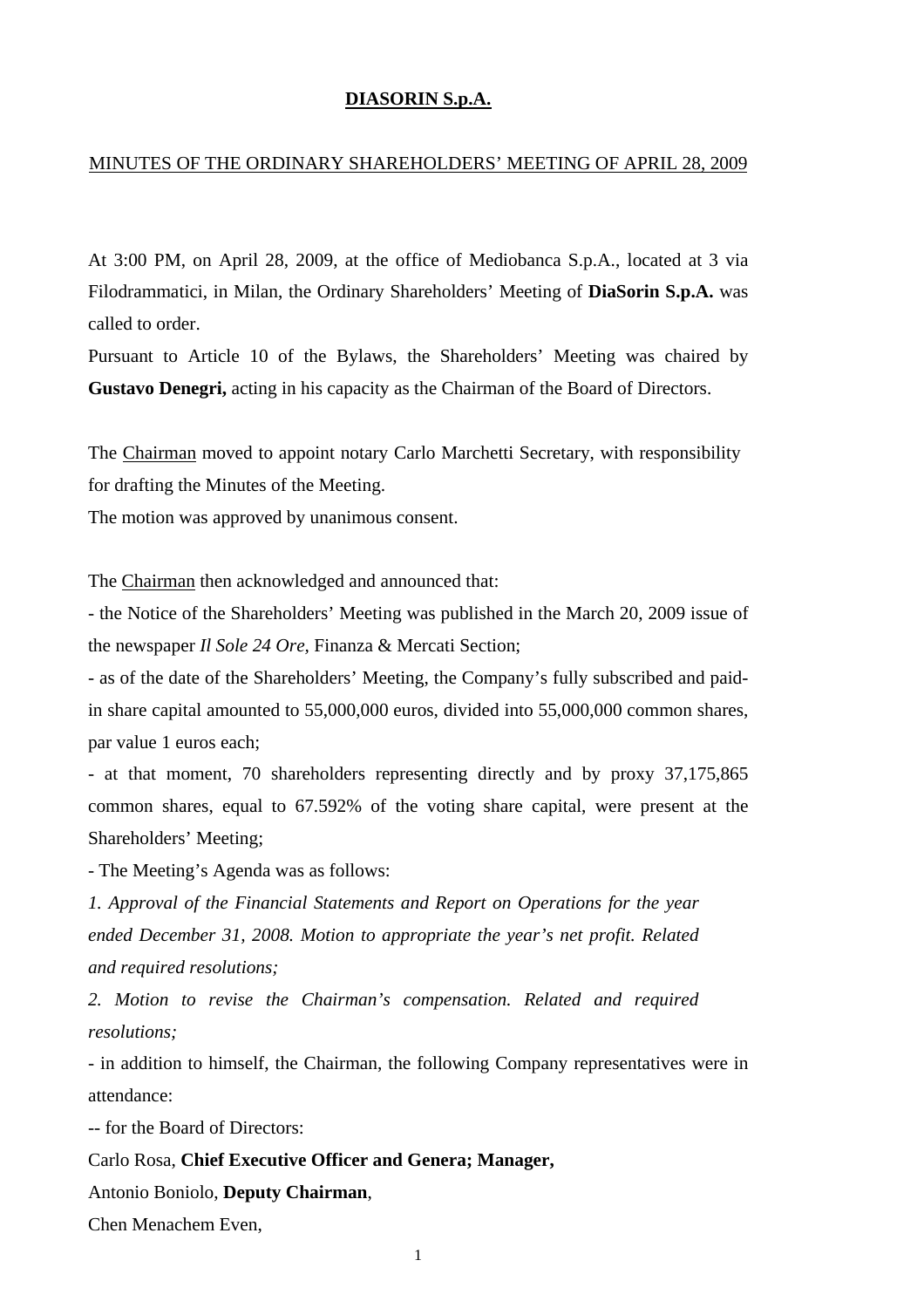Michele Denegri, Enrico Amo, Giuseppe Alessandria, Ezio Garibaldi, **Directors**  -- for the Board of Statutory Auditors: − Luigi Martino Chairman − Bruno Marchina Statutory Auditor - Vittorio Moro Statutory Auditor

- the Director Franco Moscetti was excused.

The Chairman formally declared that the Shareholders' Meeting was validly convened on the first calling and qualified to entertain resolutions concerning the items on the Agenda.

Before opening the floor for debate concerning the items on the Agenda, the Chairman: - announced that, based on information in the Shareholder Register, disclosures received pursuant to law and other available information, the following parties held, directly or indirectly, an interest greater than 2% in the Company's voting share capital:

| <b>DiaSorin Spa shareholders</b>          | Number of<br>shares | Percentage<br>equity interest |
|-------------------------------------------|---------------------|-------------------------------|
|                                           |                     |                               |
| FINDE SS (through IP SpA)                 | 24,278,898          | 44.14%                        |
| Chen Even                                 | 2,498,936           | 4.54%                         |
| Rosa C. (directly and through Sarago Srl) | 4,704,714           | 8.55%                         |
| Antonio Boniolo                           | 1,884,709           | 3.43%                         |
| <b>Capital Research and Management</b>    | 1,100,000           | 2.00%                         |
| HealthCor Management L.P.                 | 1,460,000           | 2.65%                         |
| OppenheimerFunds, Inc.                    | 1,113,080           | 2.02%                         |
| Fidelity International Ltd.               | 1,173,132           | 2.13%                         |

- stated that the Company was not aware of the existence of any shareholders' agreements, as defined in Article 122 of the Consolidate Law on Finance;

- announced that a schedule listing by name the parties who attended the Shareholders' Meeting personally or were represented by proxy and the number of shares held by each one would be annexed to the Minutes of the Shareholders' Meeting;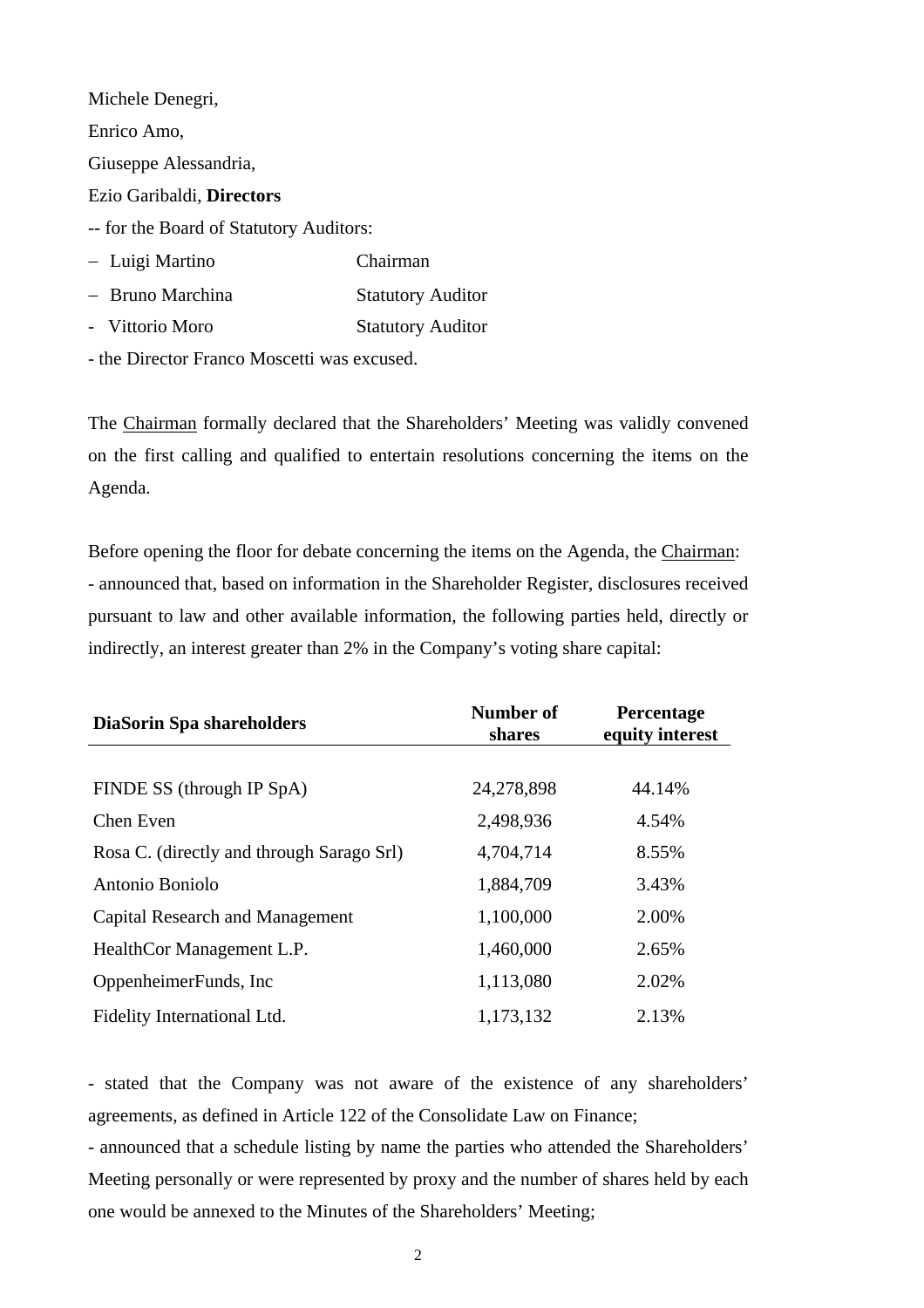- asked anyone who planned to leave the Meeting prior to the start of voting to surrender their admission card to the door staff;

- indicated that the Meeting's proceedings were being taped to facilitate the subsequent drafting of the Minutes;

- indicated that, as recommended by the Consob, that representatives of the Independent Auditors, the press and the financial community, who were seated in a section of the room reserved for them, were being allowed to attend the Meeting, but would not be allowed to participate in the proceedings;

- announced that some officers and employees of the Company were being allowed to attend the Meeting to meet the proceedings' technical and organization requirements;

- asked the attendees to refrain from using photographic, video and similar equipment, recording devices of any kind and cellular telephones inside the Meeting hall;

- reserving the right to take any action that may be appropriate to ensure an orderly progress of the proceedings and enable the attendees to exercise their rights, mentioned some of the rules of conduct applicable to the handling of Shareholders' Meeting, which the Meeting's Chairman is always required to mention before the start of the Meeting:

-- those who wished to take the floor should inform the Secretary of their intention, specifying the items they wished to discuss;

-- requests to be recognized could be put forth as long as the floor was open for debate;

-- speakers would be recognized in the order in which they applied;

-- shareholders may take the floor only once with regard to any issue being debated;

-- answers would be provided at the end of each speech;

-- any shareholder who asked to be recognized would be allowed a brief follow-up;

-- in order to ensure an orderly debate, shareholders were asked to keep their comments within a reasonable length of time, not to exceed 10 minutes;

-- should it be necessary, the Meeting could be briefly adjourned to gather the information needed to provide the required answers;

-- the floor would be closed when all questions, answers and follow-ups had been handled;

-- votes would be cast by a show of hands, with those abstaining or voting against a motion being asked to communicate to the Secretary their names and the number of votes stated on the card surrendered upon entering the Meeting, it being understood that, should the process of tallying the votes prove to be too cumbersome, staff available for this purpose would be brought in to collect copies of the entry cards and count the votes; - asked the attendees to disclose any situations that would exclude or limit their right to vote with regard to any of the resolutions put up for a vote;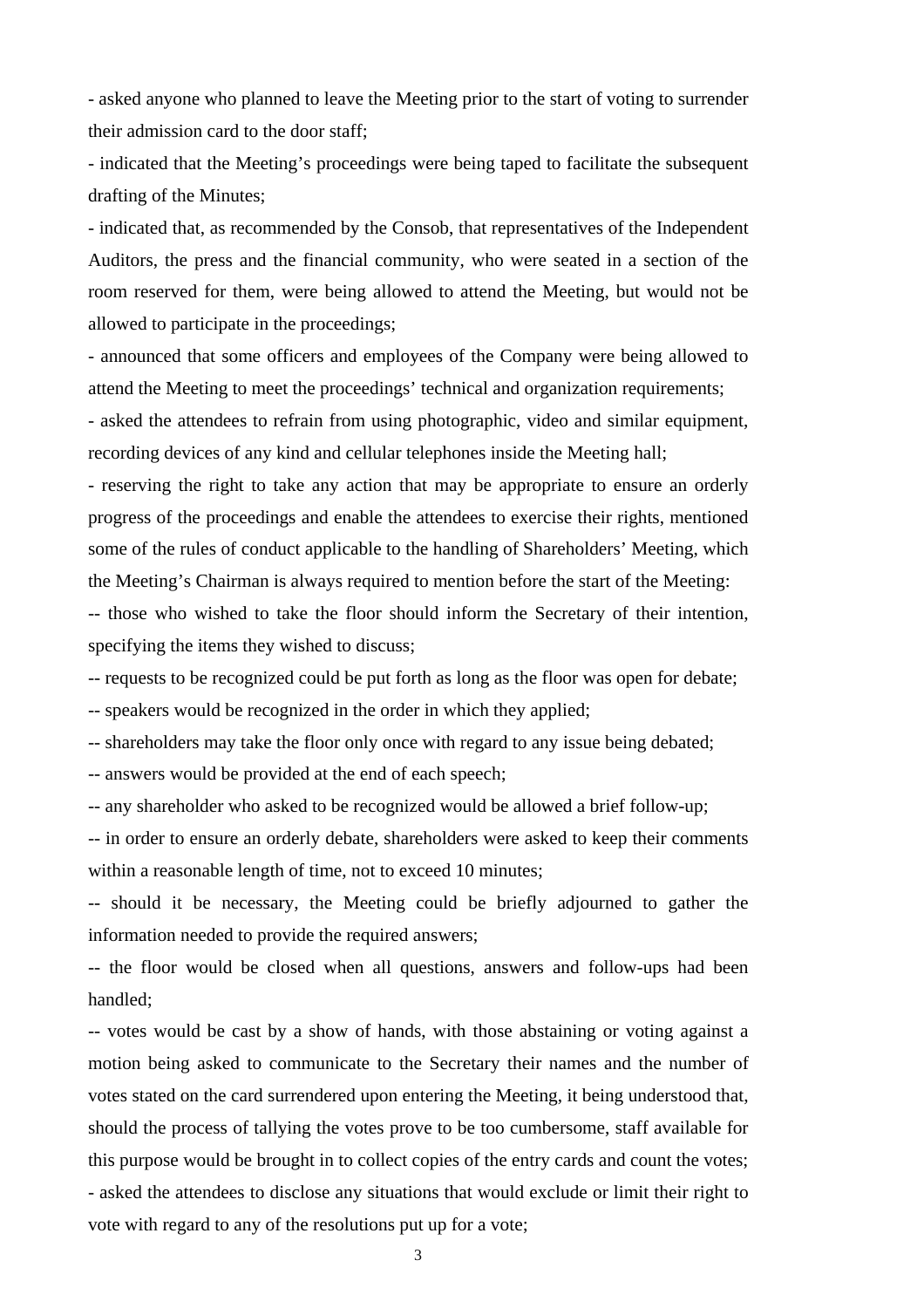- explained that, while at this Shareholders' Meetings votes were being cast by a show of hands, anyone who wished to make a voting statement was free to do so.

The Chairman then turned to the first item on the Agenda and, in view of the fact that, pursuant to law, all documents related to the item being debated had been made available at the Company's registered office and the offices of Borsa Italiana, published on the Company's website and provided to all attendees, moved to omit reading them.

The Meeting approved by unanimous consent and, at the Chairman's request, the Chief Executive Officer, using a slide presentation, commented the highlights of the 2008 financial statements. A copy of the slide presentation has been annexed to these **Minutes** 

At the end, the Chairman, acting in accordance with the requirements of Consob Communication No. 96003558 of April 18, 1996, insofar as they apply to the assignment awarded to the Independent Auditors Deloitte & Touche S.p.A., communicated to the Shareholders' Meeting, in addition to the disclosures provided in the Annual Report pursuant to Article 149-*duodecies* of Consob Regulation No. 11971/1999, as amended, the number of hours and the fees billed by the Independent Auditors to audit and certify the statutory and consolidated financial statements at December 31, 2008:

- statutory financial statements and tests required pursuant to Article 155, Section 1, Letter a), of Legislative Decree No. 58/1998: 615 hours for a fee of 57,000 euros plus VAT, out-of-pocket expenses, the supervisory fee payable to the Consob and cost-of-living adjustment;
- consolidated financial statements: 200 hours for a fee of 18.000 euros plus VAT, out-of-pocket expenses, the supervisory fee payable to the Consob and cost-ofliving adjustment.

The Chairman then asked the Secretary to read the motion to appropriate the net profit, which could also be found on page 5 of the document entitled "Report of the Board of Directors on Motions for Resolution," which had been distributed to the attendees.

This task having been completed, the Chairman open the floor for debate about the first item on the Agenda.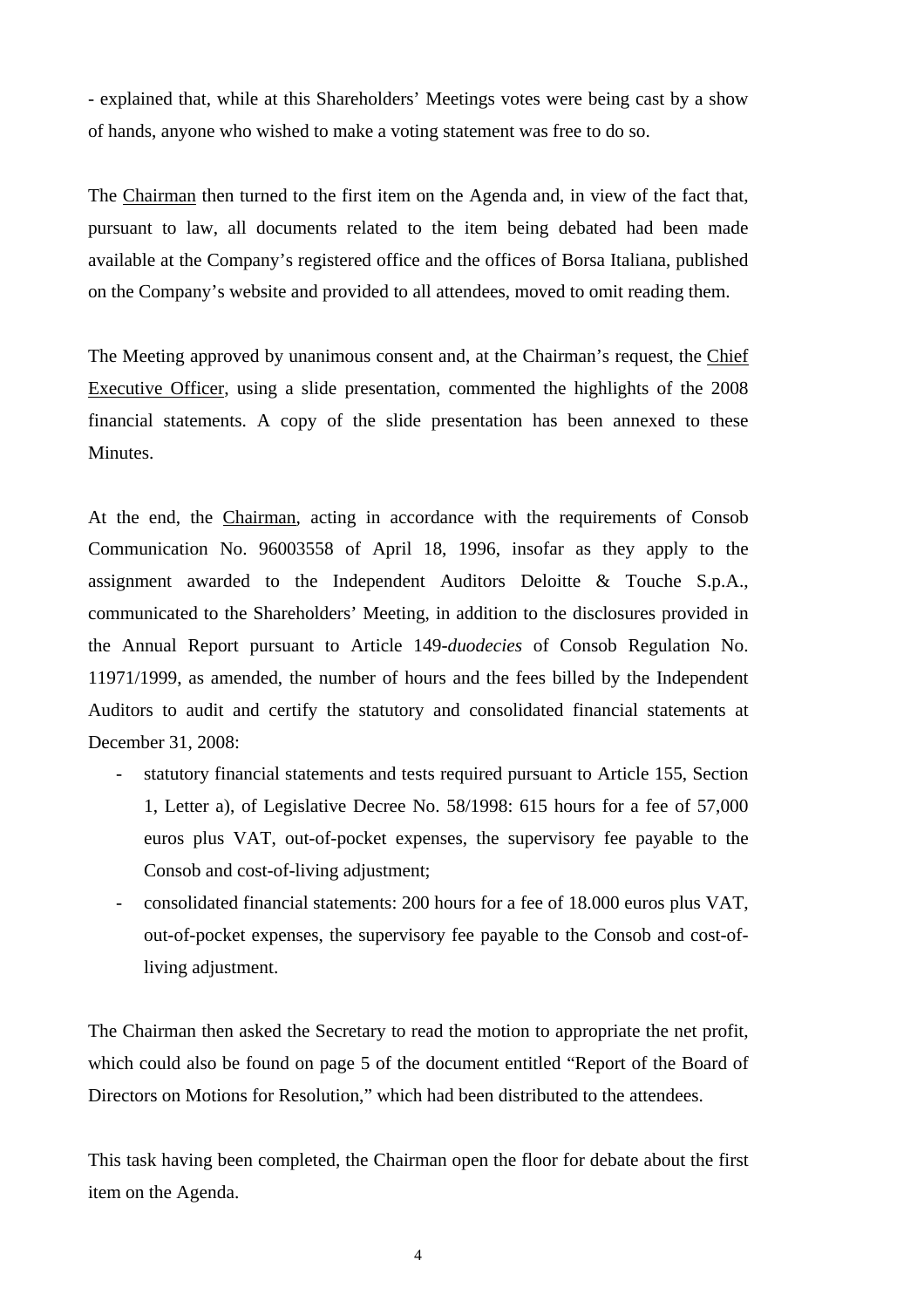The shareholder Mr. Rodinò stated that, while 2008 was a difficult year for the market, Diasorin was able to report highly satisfactory results, while pursuing a policy of expansion and development. He was particularly impressed with the Company's rapid expansion in foreign markets and asked whether:

- the Company was negotiating additional acquisitions;
- the rise in investments in research would also cause this expense item to increase in revenue percentage terms;
- the stabilization of the euro/U.S. dollar exchange rate could produce additional benefit.

He then announced that he would vote to approve the motion.

There being no other shareholders asking to be recognized, the Chairman proceeded to answer the question, prefacing his remarks with the information that the growth achieved by the Company in 2008 enabled it hire 150 new employees. He then explained that, in accordance with its current strategy, the Company would pursue growth both organically and through additional acquisitions. Consequently, the Company would continue to carefully monitor the market, ready to seize any new opportunity that may arise, but would be unwilling to pay unreasonably high prices.

The expansion of the product line unavoidably translates into an increase in R&D expenditures. However, the ratio of R&D expenditures to revenues tends to remain constant.

With regard to the impact of the euro/U.S. dollar exchange rate, the Chairman pointed out that the operations located in the U.S. dollar zone used the U.S. dollar both for their expenses and revenues, thereby neutralizing to a significant extent the impact of fluctuations in exchange rates on the Group's earnings. In any case, the Company would use additional tools to offset the effect of such fluctuations, whereby appropriate.

There being no other shareholder who asked to be recognized, the Chairman closed the floor for debate.

He then indicated that there had been no change in the Meeting's attendance and, at 3:30 PM, asked the shareholders to cast their vote by a show of hands for or against the motion read to them earlier in the proceedings and reproduced below:

*Dear Shareholders:*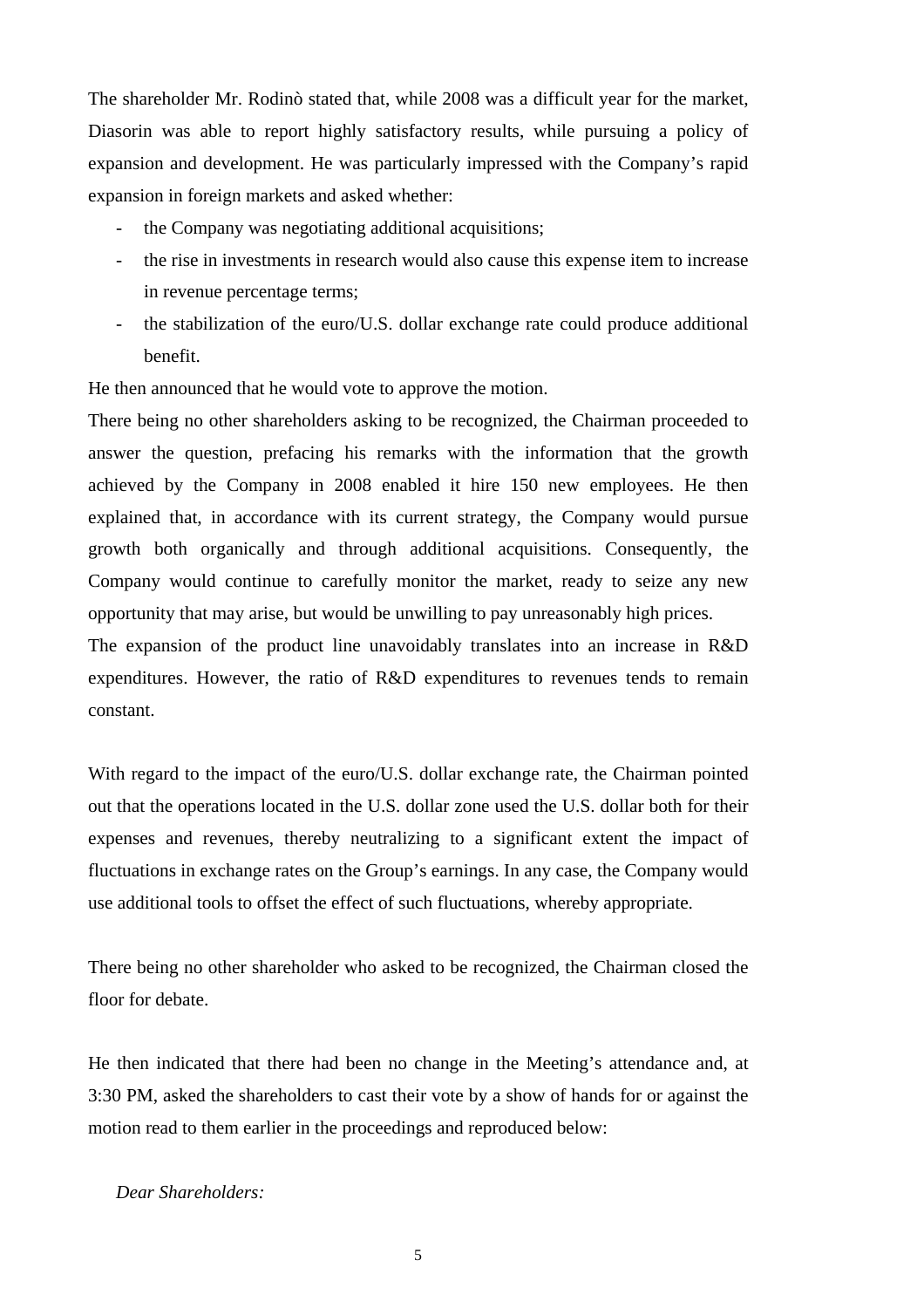*We ask you to approve the Company's financial statements for the year ended December 31, 2008 and recommend that you appropriate the net profit of 25,737,273.75 euros as follows:* 

- *allocate 1,286,863.7 euros to the statutory reserve;* 

- *distribute to the shareholders 6,600,000 euros as a dividend of 0.12 euros per common share;*
- carry forward as retained earnings the balance of 17,850,410.05 euros.

*The dividend will be payable on June 18, 2009, with record date of June 15, 2009, to the common shares outstanding on the record date.*

The Shareholders' Meeting approved the motion by a majority of the votes cast.

Shareholders representing 466,738 shares voted against the motion (Mr. Pettinicchio by proxy for the shareholders included in and individually listed on "Voting Card No. 2" annexed to these Minutes for a total of 267,174 shares; Mr. Storti by proxy for the shareholders included in and individually listed on "Voting Card No. 1" annexed to these Minutes for a total of 199,564 shares).

There were no abstentions.

Shareholders holding the remaining 36,709,127 shares represented at the Meeting voted in favor of the motion.

The Chairman announced the result of the vote.

The Chairman reminded the shareholders that the coupon for the abovementioned dividend was Coupon No. 2. The Chairman then asked the Secretary to read the motion to appropriate the net profit, which could also be found on page 6 of the document entitled "Report of the Board of Directors on Motions for Resolution," which had been distributed to the attendees.

This task having been completed, the Chairman open the floor for debate about the next item on the Agenda.

There being no shareholder who asked to be recognized, the Chairman closed the floor for debate.